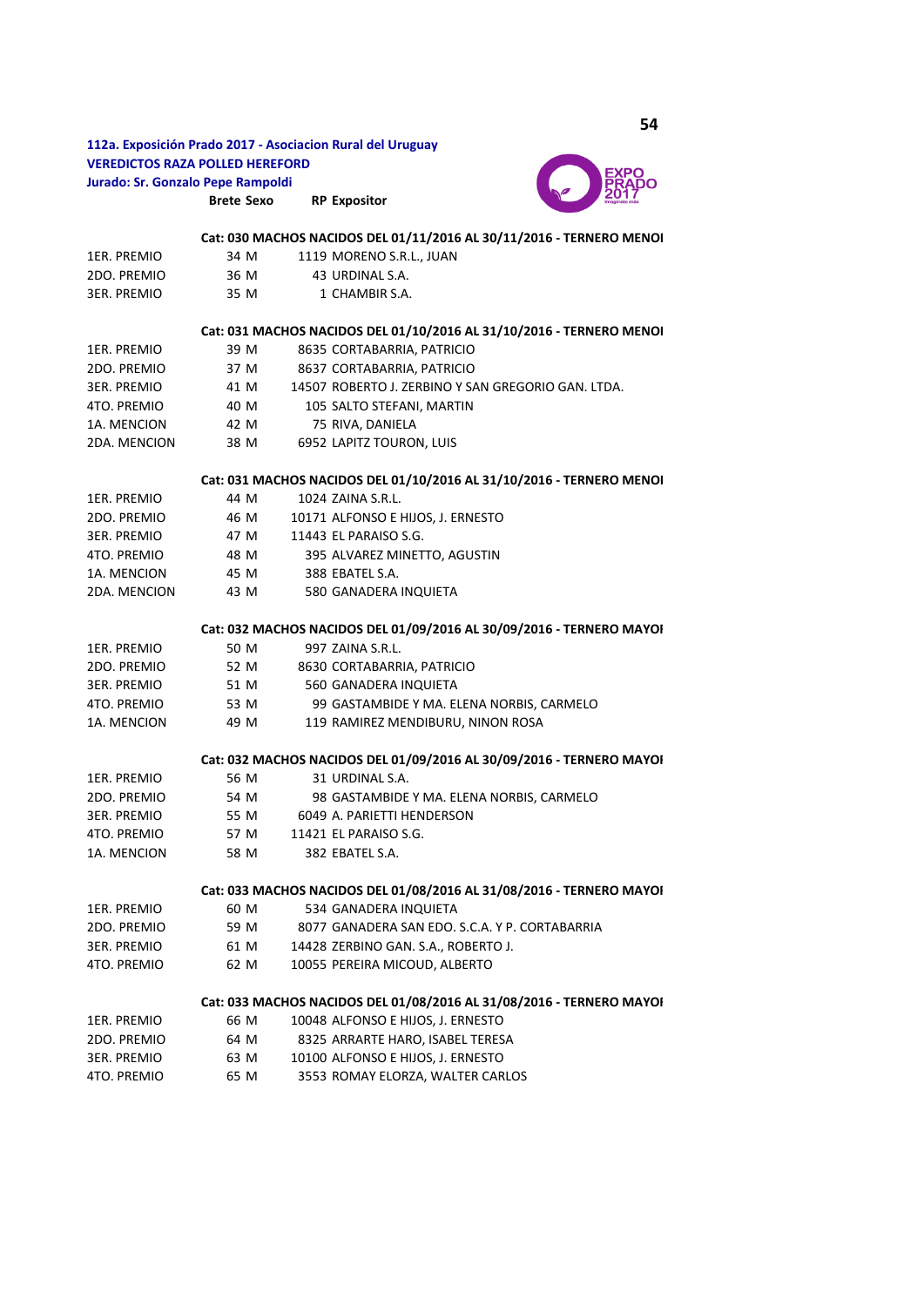|                    |       | 55                                                                   |
|--------------------|-------|----------------------------------------------------------------------|
|                    |       | Cat: 034 MACHOS NACIDOS DEL 01/07/2016 AL 31/07/2016 - TERNERO MAYOI |
| 1ER. PREMIO        | 68 M  | 347 LABORDE, RICARDO                                                 |
| 2DO. PREMIO        | 70 M  | 6000 A. PARIETTI HENDERSON                                           |
| 3ER. PREMIO        | 69 M  | 6015 A. PARIETTI HENDERSON                                           |
|                    |       | Cat: 036 MACHOS NACIDOS DEL 01/02/2016 AL 30/04/2016 - JUNIOR        |
| 1ER. PREMIO        | 73 M  | 4700 SOCIEDAD GANADERA SAN SALVADOR LTDA.                            |
| 2DO. PREMIO        | 72 M  | 4707 SOCIEDAD GANADERA SAN SALVADOR LTDA.                            |
| <b>3ER. PREMIO</b> | 71 M  | 69 OMBU GRANDE S.A.                                                  |
|                    |       | Cat: 038 MACHOS NACIDOS DEL 01/10/2015 AL 30/11/2015 - DOS AÑOS MENC |
| 1ER. PREMIO        | 77 M  | 929 ZAINA S.R.L.                                                     |
| 2DO. PREMIO        | 76 M  | 934 ZAINA S.R.L.                                                     |
| 3ER. PREMIO        | 80 M  | 6897 LAPITZ TOURON, LUIS                                             |
| 4TO. PREMIO        | 78 M  | 8621 CORTABARRIA, PATRICIO                                           |
| 1A. MENCION        | 75 M  | 14360 ZERBINO GAN. S.A., ROBERTO J.                                  |
| 2DA. MENCION       | 79 M  | 8430 LOS TORDOS S.en C.                                              |
|                    |       | Cat: 039 MACHOS NACIDOS DEL 01/08/2015 AL 30/09/2015 - DOS AÑOS MAYC |
| 1ER. PREMIO        | 81 M  | 14277 ZERBINO GAN. S.A., ROBERTO J.                                  |
| 2DO. PREMIO        | 85 M  | 11286 EL PARAISO S.G.                                                |
| 3ER. PREMIO        | 83 M  | 8610 CORTABARRIA, PATRICIO                                           |
| 4TO. PREMIO        | 82 M  | 916 LA VICTORIA SOC. GAN. DE VALDOMIR AZEVES                         |
| 1A. MENCION        | 84 M  | 913 LA VICTORIA SOC. GAN. DE VALDOMIR AZEVES                         |
|                    |       | Cat: 039 MACHOS NACIDOS DEL 01/08/2015 AL 30/09/2015 - DOS AÑOS MAYC |
| 1ER. PREMIO        | 89 M  | 875 ZAINA S.R.L.                                                     |
| 2DO. PREMIO        | 86 M  | 4664 SOCIEDAD GANADERA SAN SALVADOR LTDA.                            |
| <b>3ER. PREMIO</b> | 88 M  | 549 PALMA Y PABLO ZERBINO, CARLOS A.                                 |
| 4TO. PREMIO        | 91 M  | 9907 PEREIRA MICOUD, ALBERTO                                         |
| 1A. MENCION        | 90 M  | 3441 ROMAY ELORZA, WALTER CARLOS                                     |
|                    |       | Cat: 040 MACHOS NACIDOS DEL 01/06/2015 AL 31/07/2015 - DOS AÑOS MAYC |
| 1ER. PREMIO        | 92 M  | 5519 A. PARIETTI HENDERSON                                           |
|                    |       | Cat: 041 MACHOS NACIDOS DEL 01/02/2015 AL 31/05/2015 - SENIOR MENOR  |
| 1ER. PREMIO        | 93 M  | 9870 PEREIRA MICOUD, ALBERTO                                         |
|                    |       | Cat: 042 MACHOS NACIDOS ANTES DEL 31/01/2015 - SENIOR MAYOR          |
| 1ER. PREMIO        | 97 M  | 9660 PEREIRA MICOUD, ALBERTO Y FILLIOL Y BARREIRO                    |
| 2DO. PREMIO        | 96 M  | 4538 SOCIEDAD GANADERA SAN SALVADOR LTDA.                            |
| 3ER. PREMIO        | 95 M  | 9602 ALFONSO E HIJOS, J. ERNESTO                                     |
| 4TO. PREMIO        | 94 M  | 8173 ARRARTE HARO, ISABEL TERESA                                     |
|                    |       | Cat: 044 HEMBRAS NACIDAS DEL 01/11/2016 AL 30/11/2016 - TERNERA MENO |
| 1ER. PREMIO        | 99 H  | 75 BURUTARAN, OMAR Y AGROPECUARIA EL SUEÑO                           |
| 2DO. PREMIO        | 98 H  | 6 CHAMBIR S.A.                                                       |
|                    |       | Cat: 045 HEMBRAS NACIDAS DEL 01/10/2016 AL 31/10/2016 - TERNERA MENO |
| 1ER. PREMIO        | 102 H | 114 GASTAMBIDE Y MA. ELENA NORBIS, CARMELO                           |
| 2DO. PREMIO        | 100 H | 109 SALTO STEFANI, MARTIN                                            |
| 3ER. PREMIO        | 103 H | 3766 RAMIREZ MENDIBURU, NINON ROSA                                   |
|                    |       |                                                                      |

4TO. PREMIO 101 H 106 SALTO STEFANI, MARTIN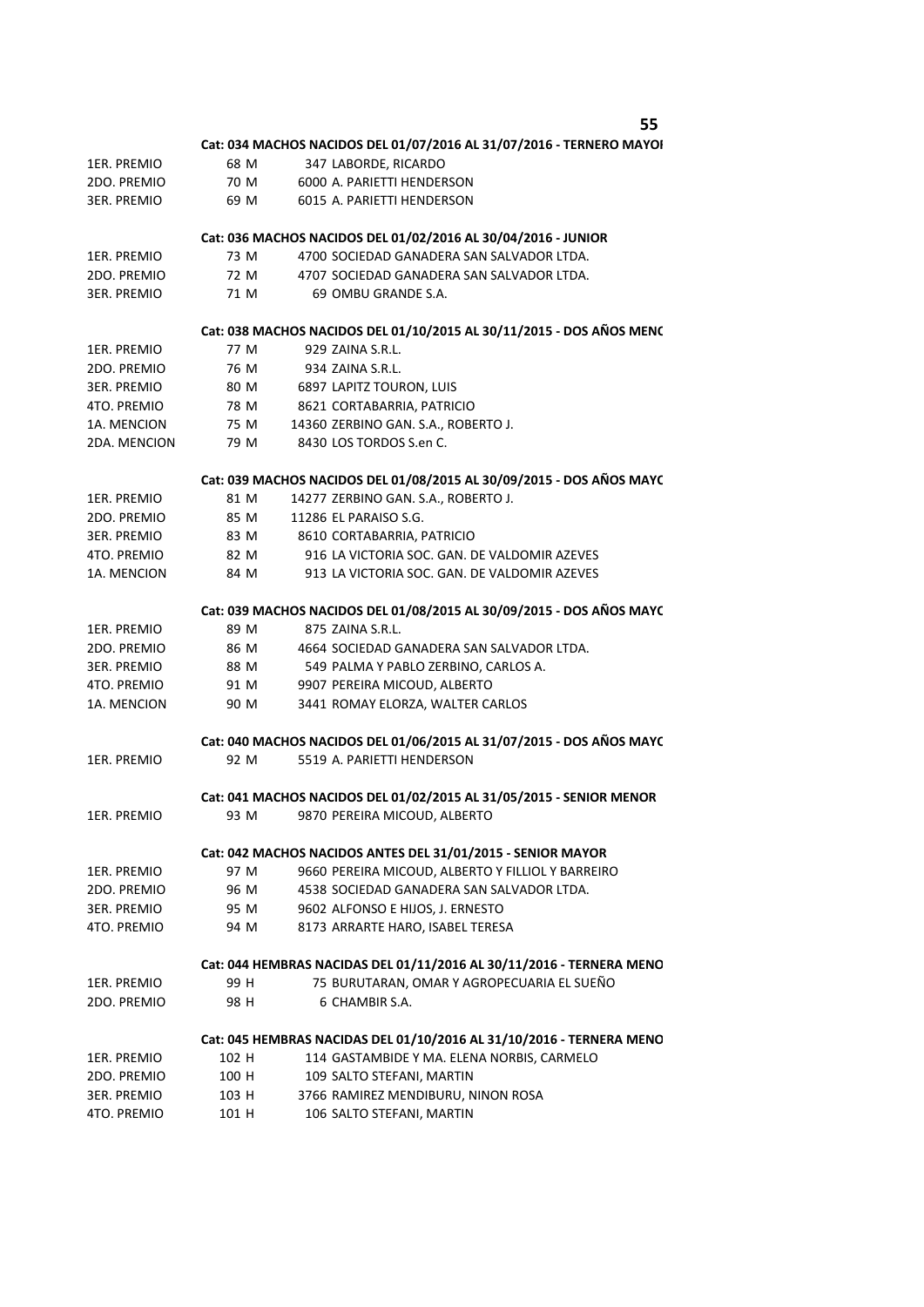**56**

|              |       | эo                                                                                                                        |
|--------------|-------|---------------------------------------------------------------------------------------------------------------------------|
|              |       | Cat: 045 HEMBRAS NACIDAS DEL 01/10/2016 AL 31/10/2016 - TERNERA MENO                                                      |
| 1ER. PREMIO  | 105 H | 11455 EL PARAISO S.G.                                                                                                     |
| 2DO. PREMIO  | 106 H | 6932 LAPITZ TOURON, LUIS                                                                                                  |
| 3ER. PREMIO  | 104 H | 74 RIVA, DANIELA                                                                                                          |
|              |       | Cat: 046 HEMBRAS NACIDAS DEL 01/09/2016 AL 30/09/2016 - TERNERA MAYO                                                      |
| 1ER. PREMIO  | 110 H | 228 BETIZAGASTI, SANTIAGO                                                                                                 |
| 2DO. PREMIO  | 109 H | 3589 ROMAY ELORZA, WALTER CARLOS                                                                                          |
| 3ER. PREMIO  | 108 H | 390 ALVAREZ MINETTO, AGUSTIN                                                                                              |
| 4TO. PREMIO  | 107 H | 385 EBATEL S.A.                                                                                                           |
| 1A. MENCION  | 111 H | 384 ALVAREZ MINETTO, AGUSTIN                                                                                              |
| 2DA. MENCION | 112 H | 33 URDINAL S.A.                                                                                                           |
|              |       | Cat: 046 HEMBRAS NACIDAS DEL 01/09/2016 AL 30/09/2016 - TERNERA MAYO                                                      |
| 1ER. PREMIO  | 114 H | 360 LABORDE, RICARDO                                                                                                      |
| 2DO. PREMIO  | 113 H | 4760 SOCIEDAD GANADERA SAN SALVADOR LTDA.                                                                                 |
| 3ER. PREMIO  | 115 H | 595 PALMA Y PABLO ZERBINO, CARLOS A.                                                                                      |
| 4TO. PREMIO  | 117 H | 8623 CORTABARRIA, PATRICIO                                                                                                |
| 1A. MENCION  | 116 H | 64 RIVA, DANIELA                                                                                                          |
|              |       |                                                                                                                           |
|              |       | Cat: 047 HEMBRAS NACIDAS DEL 01/08/2016 AL 31/08/2016 - TERNERA MAYO                                                      |
| 1ER. PREMIO  | 118 H | 10123 ALFONSO E HIJOS, J. ERNESTO                                                                                         |
| 2DO. PREMIO  | 119 H | 532 GANADERA INQUIETA                                                                                                     |
|              |       | Cat: 048 HEMBRAS NACIDAS DEL 01/07/2016 AL 31/07/2016 - TERNERA MAYO                                                      |
| 1ER. PREMIO  | 120 H | 10043 ALFONSO E HIJOS, J. ERNESTO                                                                                         |
| 2DO. PREMIO  | 122 H | 6003 A. PARIETTI HENDERSON                                                                                                |
| 3ER. PREMIO  | 121 H | 6014 A. PARIETTI HENDERSON                                                                                                |
|              |       | Cat: 049 HEMBRAS NACIDAS DEL 01/05/2016 AL 30/06/2016 - JUNIOR                                                            |
| 1ER. PREMIO  | 123 H | 1 OSIGLIA S.R.L.                                                                                                          |
|              |       | Cat: 050 HEMBRAS NACIDAS DEL 01/02/2016 AL 30/04/2016 - JUNIOR                                                            |
| 1ER. PREMIO  | 128 H | 9991 ALFONSO E HIJOS, J. ERNESTO                                                                                          |
| 2DO. PREMIO  | 127 H | 9996 ALFONSO E HIJOS JE/SUC.G.GARCIA PINTOS/VIÑOLO                                                                        |
| 3ER. PREMIO  | 124 H | 379 EBATEL S.A.                                                                                                           |
| 4TO. PREMIO  | 125 H | 316 BETIZAGASTI, SANTIAGO                                                                                                 |
| 1A. MENCION  | 126 H | 4727 SOCIEDAD GANADERA SAN SALVADOR LTDA.                                                                                 |
|              |       | Cat: 051 HEMBRAS NACIDAS DEL 01/12/2015 AL 31/01/2016 - VAQUILLONAS N                                                     |
| 1ER. PREMIO  | 129 H | 42 OMBU GRANDE S.A.                                                                                                       |
|              |       |                                                                                                                           |
|              | 133 H | Cat: 052 HEMBRAS NACIDAS DEL 01/10/2015 AL 30/11/2015 - VAQUILLONAS N<br>9934 J.ERNESTO ALFONSO E HIJOS Y EST. LOS MOLLES |
| 1ER. PREMIO  |       |                                                                                                                           |
| 2DO. PREMIO  | 134 H | <b>6857 LAPITZ TOURON, LUIS</b>                                                                                           |
| 3ER. PREMIO  | 131 H | 366 ALVAREZ MINETTO, AGUSTIN                                                                                              |
| 4TO. PREMIO  | 132 H | 77 SALTO STEFANI, MARTIN                                                                                                  |
|              |       | Cat: 053 HEMBRAS NACIDAS DEL 01/08/2015 AL 30/09/2015 - VAQUILLONA M                                                      |
| 1ER. PREMIO  | 135 H | 14278 ZERBINO GAN. S.A., ROBERTO J.                                                                                       |
| 2DO. PREMIO  | 140 H | 3462 ROMAY ELORZA, WALTER CARLOS                                                                                          |
| 3ER. PREMIO  | 137 H | 205 BETIZAGASTI, SANTIAGO                                                                                                 |
| 4TO. PREMIO  | 139 H | 8602 CORTABARRIA, PATRICIO                                                                                                |
| 1A. MENCION  | 136 H | 343 ALVAREZ MINETTO, AGUSTIN                                                                                              |
| 2DA. MENCION | 138 H | 625 VASCO PAMPEANO S.R.L.                                                                                                 |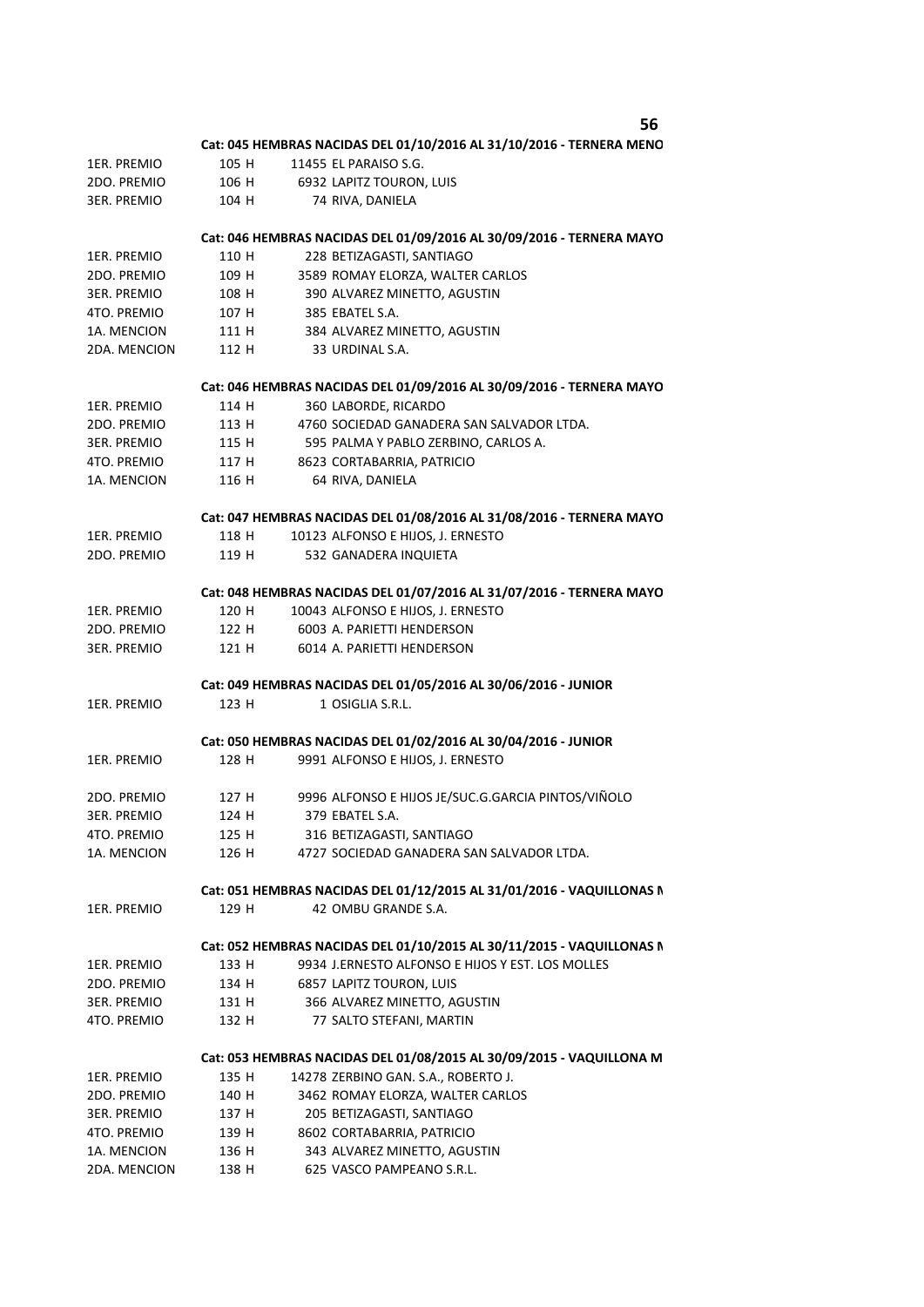**57**

# **Cat: 055 HEMBRAS NACIDAS DEL 01/02/2015 AL 31/05/2015 - VACA JOVEN**

| 1ER. PREMIO | 143 H | 3421 ROMAY ELORZA, WALTER CARLOS          |
|-------------|-------|-------------------------------------------|
| 2DO. PREMIO | 142 H | 9781 ALFONSO E HIJOS. J. ERNESTO          |
| 3ER. PREMIO | 141 H | 4649 SOCIEDAD GANADERA SAN SALVADOR LTDA. |
| 4TO. PREMIO | 144 H | 9873 PEREIRA MICOUD, ALBERTO              |

#### **Cat: 056A**

| 1ER. PREMIO | 146 H | 8571 CORTABARRIA Y CESAR MUSSELLI, PATRICIO    |
|-------------|-------|------------------------------------------------|
| 2DO. PREMIO | 147 H | 9515 ALFONSO Y C. MUSSELLI. J. ERNESTO E HIJOS |
| 3ER. PREMIO | 145 H | 8165 ARRARTE HARO. ISABEL TERESA               |

### **CAMPEON TERNERO MENOR**

44 M 1024 ZAINA S.R.L.

**RESERVADO CAMPEON TERNERO MENOR** 

#### 46 M 10171 ALFONSO E HIJOS, J. ERNESTO

```
TERCER MEJOR TERNERO MENOR
```
39 M 8635 CORTABARRIA, PATRICIO

### **CAMPEON TERNERO MAYOR**

66 M 10048 ALFONSO E HIJOS, J. ERNESTO

## **RESERVADO CAMPEON TERNERO MAYOR**

60 M 534 GANADERA INQUIETA

## **TERCER MEJOR TERNERO MAYOR**

64 M 8325 ARRARTE HARO, ISABEL TERESA

### **CAMPEON JUNIOR**

73 M 4700 SOCIEDAD GANADERA SAN SALVADOR LTDA. 72 M 4707 SOCIEDAD GANADERA SAN SALVADOR LTDA. 71 M 69 OMBU GRANDE S.A. 128 H 9991 ALFONSO E HIJOS, J. ERNESTO **RESERVADO CAMPEON JUNIOR TERCER MEJOR JUNIOR CAMPEONA JUNIOR** 

### **RESERVADA CAMPEONA JUNIOR**

```
127 H 9996 ALFONSO E HIJOS JE/SUC.G.GARCIA PINTOS/VIÑOLO
  124 H 379 EBATEL S.A.
   77 M 929 ZAINA S.R.L.
   76 M 934 ZAINA S.R.L.
   80 M 6897 LAPITZ TOURON, LUIS
   81 M 14277 ZERBINO GAN. S.A., ROBERTO J.
   85 M 11286 EL PARAISO S.G.
   83 M 8610 CORTABARRIA, PATRICIO
   93 M 9870 PEREIRA MICOUD, ALBERTO
   97 M 9660 PEREIRA MICOUD, ALBERTO Y FILLIOL Y BARREIRO
   96 M 4538 SOCIEDAD GANADERA SAN SALVADOR LTDA.
RESERVADO CAMPEON DOS AÑOS MAYOR 
TERCER MEJOR DOS AÑOS MAYOR 
CAMPEON SENIOR MENOR 
CAMPEON SENIOR MAYOR 
RESERVADO CAMPEON SENIOR MAYOR 
TERCER MEJOR JUNIOR 
CAMPEON DOS AÑOS MENOR 
RESERVADO CAMPEON DOS AÑOS MENOR 
TERCER MEJOR DOS AÑOS MENOR 
CAMPEON DOS AÑOS MAYOR
```
# **TERCER MEJOR SENIOR MAYOR**

95 M 9602 ALFONSO E HIJOS, J. ERNESTO